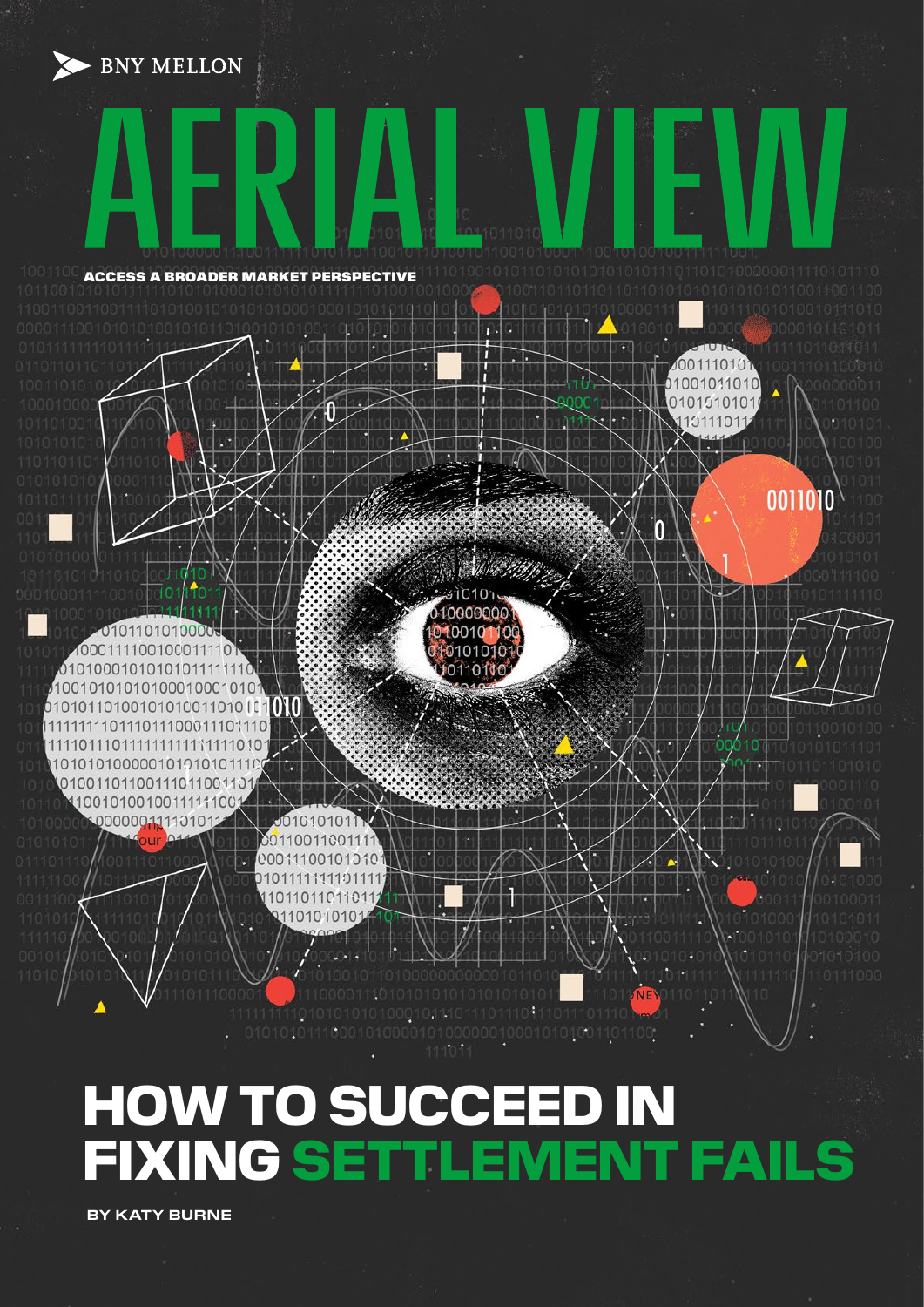# A PRIMER

### WHAT IS A SETTLEMENT FAIL?

**A failure-to-deliver occurs when one party does not deliver a security on time, as contracted, to the counterparty on the other side of a trade, whether related to a straight buy/sell, a repo, a securities lending trade, or another transaction.**

### WHAT CAUSES A SETTLEMENT FAIL?

**Settlement fails can be caused by a number of issues, such as unique patterns in trading, supply and demand imbalances, the specialness of a given security, operational hiccups, or credit events.** 

## WHAT IS THE PENALTY?

**After the collapse of Lehman Brothers led to an increase in settlement fails, the Treasury Market Practices Group (TMPG) recommended daily penalty charges on fails to promote better market functioning. The charges are voluntary; the failed-to party generally requests and recoups the TMPG fails charge from the non-delivering counterparty. After broad industry adoption, the prevailing rate of settlement fails has declined considerably, according to the Federal Reserve.**

## HOW DO THE CHARGES WORK?

**The penalty recommended by the TMPG for US Treasuries is an annual rate of 3% (300 basis points), less the target Federal Funds rate, calculated daily on the settlement value of the trade. As an example, a five-day failure to deliver on a \$100 million position, with a 1% reference rate, would be \$5,555 per day or \$27,775 for the fail period. The minimum threshold for charging is recommended at \$500. The fee is paid by the failing party directly to the party owed.**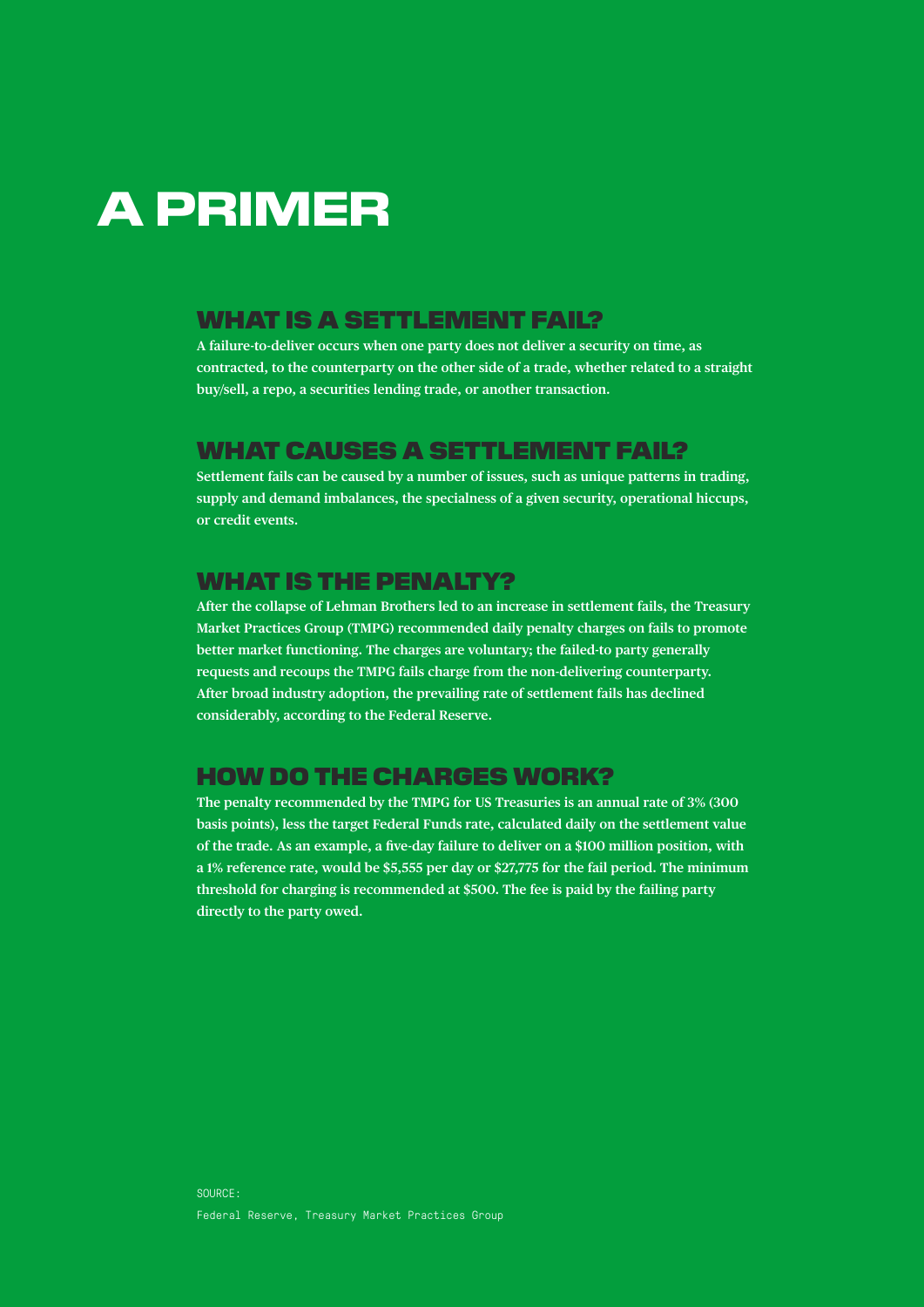# WHEN FAILURES-TO-DELIVER IN U.S. TREASURY AND AGENCY SECURITIES SPIKED DURING THE COVID-19 MARKET VOLATILITY IN MARCH, IT THREW A SPOTLIGHT ON THE NEED FOR SETTLEMENT EFFICIENCY. RECENT ADVANCES IN MACHINE LEARNING HAVE CREATED AN OPPORTUNITY TO HELP ADDRESS THESE FAILS AND PROMOTE MARKET LIQUIDITY.

#### **BY KATY BURNE**

apital markets have long<br>suffered from a nagging<br>problem: every day,<br>roughly 2% of all U.S.<br>Treasuries and mortgage-backed secusuffered from a nagging problem: every day, roughly 2% of all U.S.

rities set to change hands between buyers and sellers do not end up with their new owners by the time they were supposed to arrive.

The issue is more than merely annoying, like a takeout order going wrong. An unexpected delivery failure can trigger tens of millions of dollars each day in penalty fees.

Fails can also cause reputational harm if brokers, who had plans for securities to enter their inventories, never receive them. To cover client activities, brokers can borrow cash or high-quality securities as replacements but doing so can become expensive late in the day.

"A failure-prone marketplace loses the trust of market participants, drives people toward other more liquid and more stable securities, and costs everyone a lot of money," says Dr. Sanjay Rajagopalan, chief strategy officer at Vianai Systems, a technology provider that specializes in studying financial market structure issues.

While the problem goes back decades, it became more and more evident when financial firms began adapting to an increasing number of post-crisis regulations, many of them requiring institutions to set aside capital against risks such as defaults and settlement failures.

Heightened market volatility during March and April from COVID-19, when traders switched to working remotely, made the issue even more pressing because it became harder for many firms to make sure everything was running smoothly. The larger volume of securities settlements in that period contributed to a higher number of fails (see chart *Stand and Deliver,* page 4).

Securities can fail to settle for a number of reasons. It could be a type of security with a particularly high velocity of transactions, or something about the daisy chain effect in the relationship of one bond to another, or even a pattern in the marketplace that affects similar companies around critical periods.

Additionally, platforms and systems can go down and firms can have sudden operational hiccups, like the failure of someone upstream to deliver a security that has already been pledged to another party downstream. Sometimes a firm will request that a delivery be held until other related trades are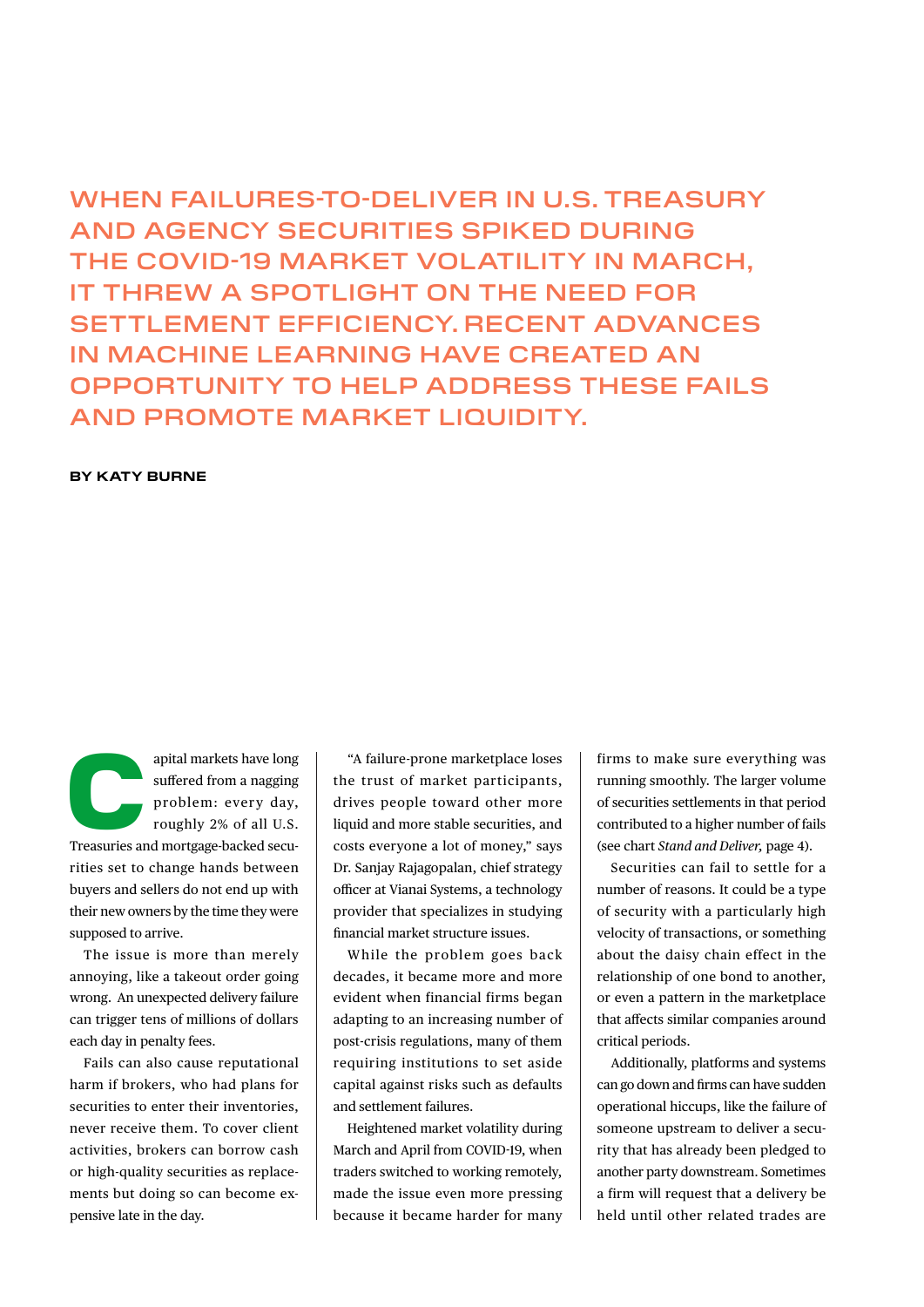## STAND AND DELIVER STAND AND DELIVER

Failures to deliver spiked in the March/April COVID-19 market volatility Failures to deliver spiked in the March/April COVID-19 market volatility



resolved. Other times, the price of a bond changes so much intraday that firms find there are economic benefits of failing to settle intentionally.

Often, settlement instructions submitted between 2am and 7am New York time have a proportionally higher failure rate because the trade instructions are submitted with less visibility into the day's market conditions (see chart *Crunch Time*, page 7).

Newly issued securities also have a higher likelihood of failing because there are greater volumes of transactions occurring in those securities. There are also more fails around the end of the month or quarter when firms are clearing up their books, some participants say.

Once the fail occurs, both sides of the transaction have to record what happened. The party responsible holds the

security overnight as an asset it does not own and on which it cannot collect interest, making the balance-sheet usage of that firm potentially less efficient.

Recently, however, experts across the industry have been looking to reduce or minimize the problem of failures using advances in data analytics and machine learning.

A fix using such techniques could save firms penalties of 3% (300 basis points) per transaction on an annualized basis, minus a 0% reference rate, which is equivalent to about \$4,166 per day for a \$50 million position. That amount may sound small, but considering the high turnover in the bond market, it quickly adds up.

The penalty charges were recommended in May 2009 by the Treasury Market Practices Group, and endorsed by the Federal Reserve, after fails peaked at almost \$16 trillion in October 2008 at the height of the global financial crisis. Since then, the prevailing rate of settlement fails has declined considerably and the drain on operational resources has eased, according to the Fed, although there have been spikes in stressed periods, including March and April this year.

Reducing the incidence of settlement fails is critical for global markets' resiliency over the long term. The \$20 trillion U.S. Treasury market is the largest and most liquid bond market in the world, used as a barometer for asset quality and a basis for pricing and hedging other assets.

"Mitigating securities fails is an important part of reducing risk and maintaining the integrity and liquidity of the U.S government and agency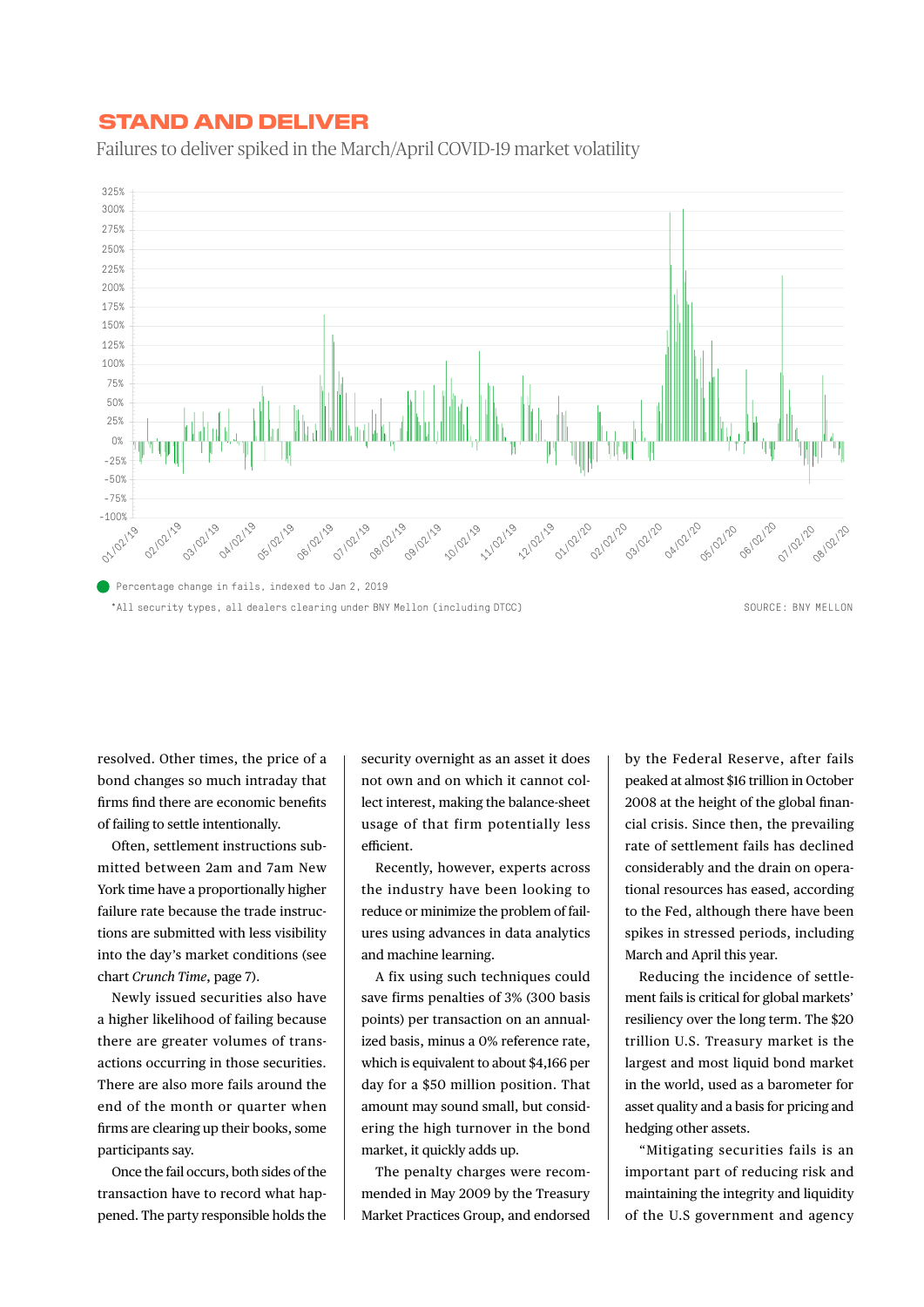# **"A failure-prone marketplace loses the trust of market participants, drives people toward other more liquid and more stable securities, and costs everyone a lot of money."**

**—DR. SANJAY RAJAGOPALAN, VIANAI SYSTEMS** 

securities markets," says Brian Ruane, chief executive of the Clearance and Collateral Management business at BNY Mellon.

#### **A BETTER WAY?**

In one promising method, BNY Mellon has invented a patent pending solution harnessing recent developments in machine learning to help address these fails ahead of time, in the hope they can be avoided. BNY Mellon, which processes U.S. Treasury settlements for primary dealers and is a leading clearing provider processing more than \$8.6 trillion in Fed-eligible securities daily, has spent a year developing a predictive analytics tool to do just that.

The service looks to forecast settlement failures by 1:30pm daily New York time, using intraday metrics and other signals in the data that are early

indicators of liquidity issues in specific sets of bonds.

The service also takes into account elements like the velocity of trading in a given security across different time horizons, the volume of bonds circulating, a bond's scarcity, the number of trades settled every hour, and any operational issues, like higher-thannormal cancellation rates.

The resulting predictions can help BNY Mellon's clients, including bond dealers, to monitor their intraday positions much more closely, manage down their liquidity buffers for more effective regulatory capital treatment, and offset their risks of failed settlements.

"If you can predict fails, you can make decisions about how to avoid unexpected cash shortfalls earlier in the day, as opposed to sourcing late-day cash that might be more expensive, or,

alternatively, invest cash if you expect to have an excess at the end of the day," says Victor O'Laughlen, digital business leader in BNY Mellon's Clearance and Collateral Management division.

Two recent market jolts have underscored the need for a service that can help firms manage around potential fails. The first occurred in the disruption that hit repo markets in September 2019 (see related article, ["A Repo](https://www.bnymellon.com/us/en/insights/aerial-view-magazine/deciphering-a-repo-dislocation.html) [Market Dislocation"\)](https://www.bnymellon.com/us/en/insights/aerial-view-magazine/deciphering-a-repo-dislocation.html), when the daily incidence of Treasury fails spiked twice above \$100 billion, according to Depository Trust & Clearing Corp. data, more than double the average in late 2019. The second was when COVID-19 shook markets in the spring (see related article, ["A Selloff Contagion,](https://www.bnymellon.com/us/en/insights/aerial-view-magazine/sell-off-contagion-explained.html) [Explained"\)](https://www.bnymellon.com/us/en/insights/aerial-view-magazine/sell-off-contagion-explained.html).

In the middle of the COVID-19 market crisis, demand for cash and cashlike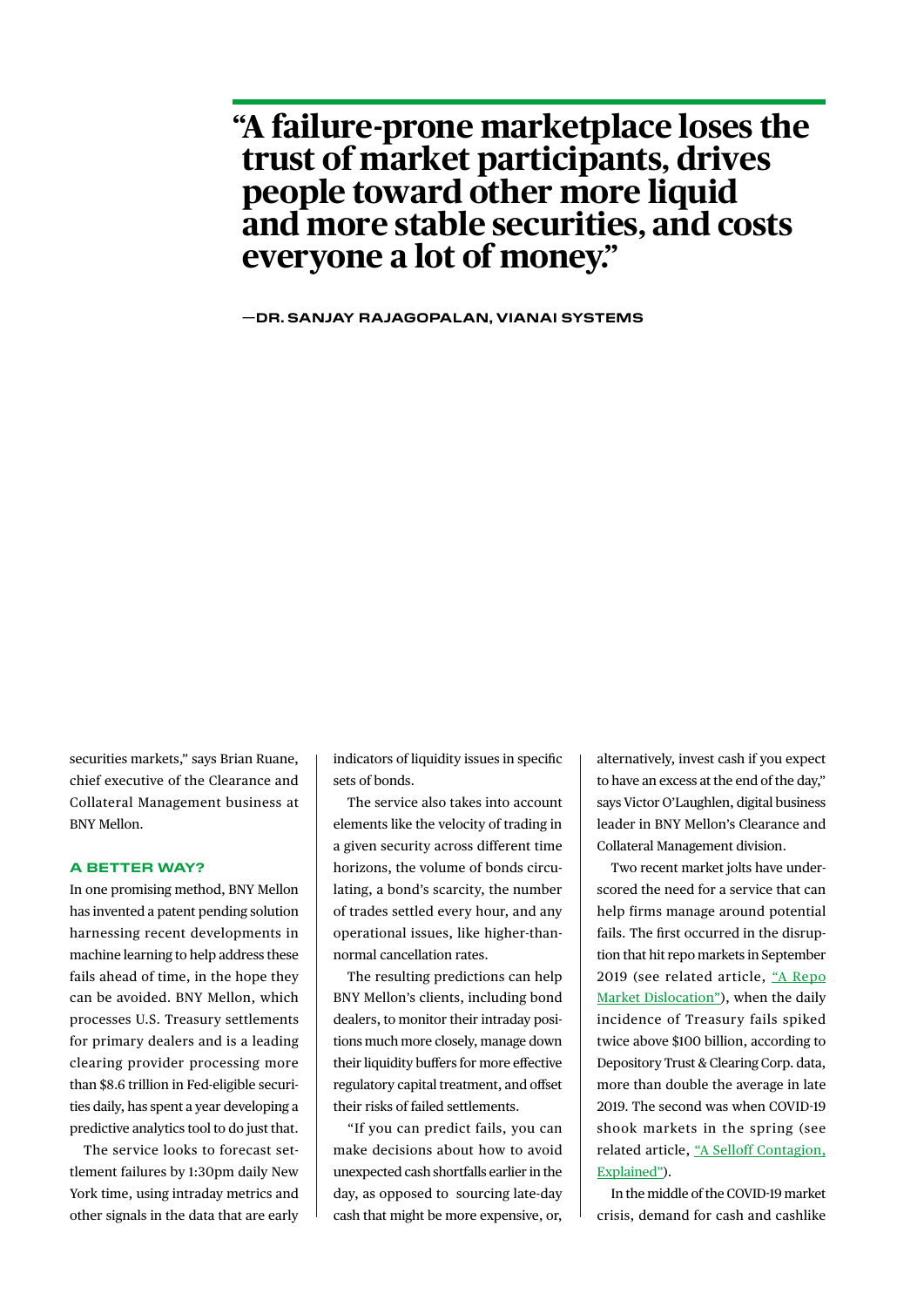# **BNY Mellon has a patent pending solution to help address settlement fails and promote market liquidity.**

instruments such as Treasuries was drastically higher than normal, compounding the issue of settlement fails. Liquidity issues in the Treasury market prompted the Fed to step in and buy more of the securities to restore calm.

"In the work-from-home transition, markets mobilized very quickly, but with the significant increase in trading volumes and auction settlements, the market saw an increase in fails," says Casey Spezzano, head of flow collateral trading for futures and FX prime brokerage at NatWest Markets. "Sheer volume, coupled with common operational issues like incorrect delivery instructions, took longer to get fixed as the market adjusted to the new operating environment."

The BNY Mellon predictions service runs daily in three waves: at 1pm for output at 1:30pm, 1:30pm for output at 2pm, and 2pm for 2:30pm. Any pending instructions still incomplete when the Fed closes the market at 3pm on a weekday are considered to have failed.

So far, the patent pending tool has predicted about 40% of settlement fails in Fed-eligible securities in a given day. The model is not yet able to accurately predict fails in the rest of the transactions BNY Mellon observes, but the bank is working with its clients to further improve the model.

n top of reducing the potential TMPG penalty charges for firms,<br>reducing fails could also help dealers to better manage potential TMPG penalty charges for firms, reducing fails could

their funding sources and not have to scramble for alternatives, keeping securities moving efficiently through Wall Street's plumbing and unlocking liquidity in assets that are currently held up in a chain.

Currently, if a dealer goes out to borrow a replacement security expecting a fail and it turned out the firm didn't need to, it would have covered a position unnecessarily. "BNY Mellon has a unique perspective where they have transparency across the market and can see where the bottlenecks are," says Spezzano. "So if there is a way to tell me at 1pm there is a percentage chance of something failing, we would think about things differently."

"If by 2pm I can see that likelihood has gone down, the desk would take a more focused approach on what issues we look to over-cover, as we would have greater insight into what would still be failing at 3pm," she adds.

#### **MITIGATING RISK**

Industry firms are also discussing how to reduce fails by borrowing ahead of such episodes, including from agency securities lending desks. But there are risks associated with overconfidence in the technology and forecasting metrics can be misleading.

In the BNY Mellon service, 75% of the historical data was used to create the predictions model and the remaining 25% was used to test its accuracy. The system constantly checks elements like its own precision rate *(when it cried wolf, was there really a wolf?)* or the so-called recall rate, showing the ratio of events forecasted that actually occurred *(did it cry every time there was a wolf?).*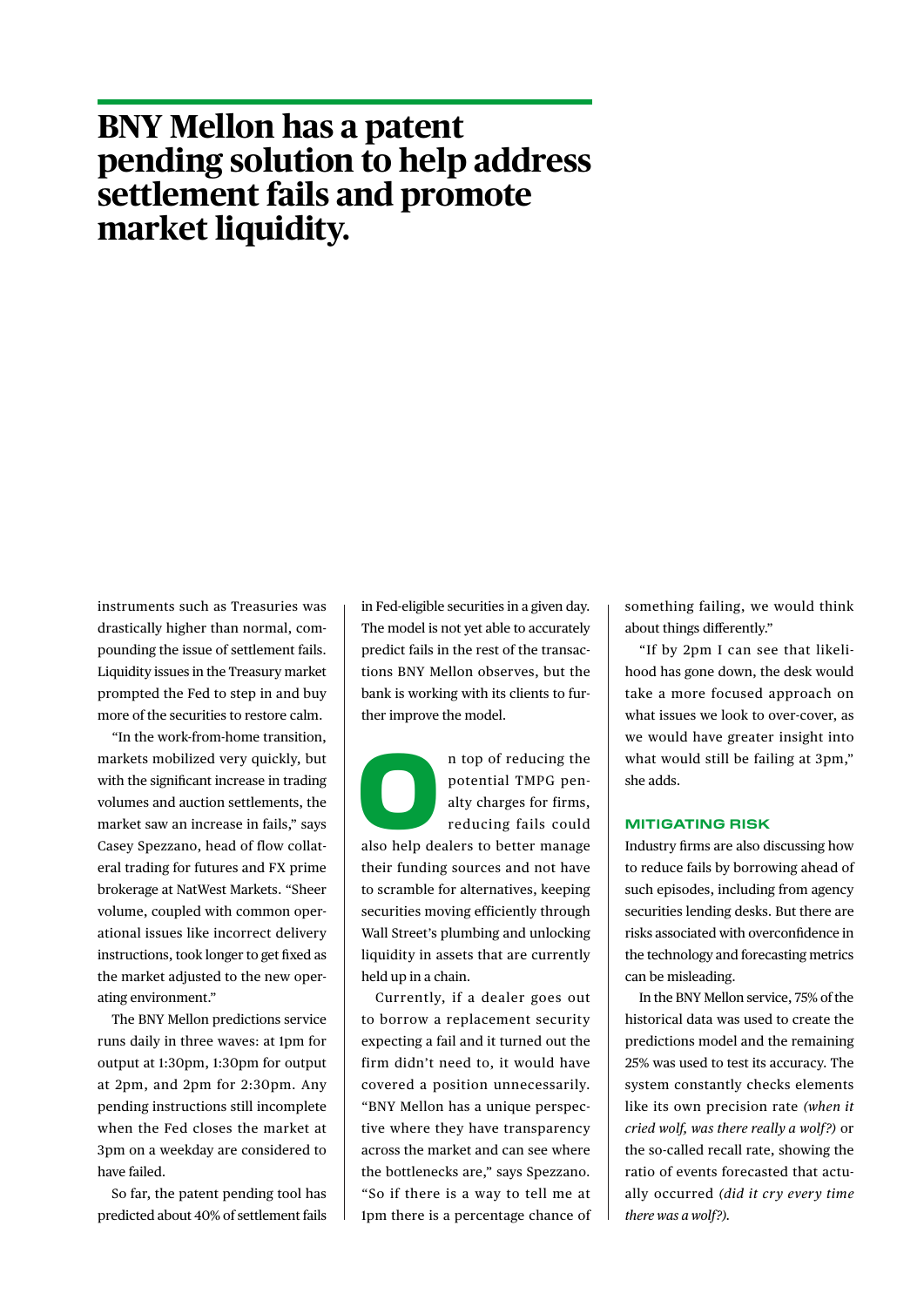# CRUNCH TIME CRUNCH TIME

Settlement instructions submitted between 2am and 7am EST tend to have a higher proportion of Settlement instructions submitted between 2am and 7am EST tend to have a higher proportion of the day's overall fails the day's overall fails



# CONGESTION CHARGES CONGESTION CHARGES

TMPG fails\* charges spiked in March and April during the COVID-19 market meltdown TMPG fails\* charges spiked in March and April during the COVID-19 market meltdown

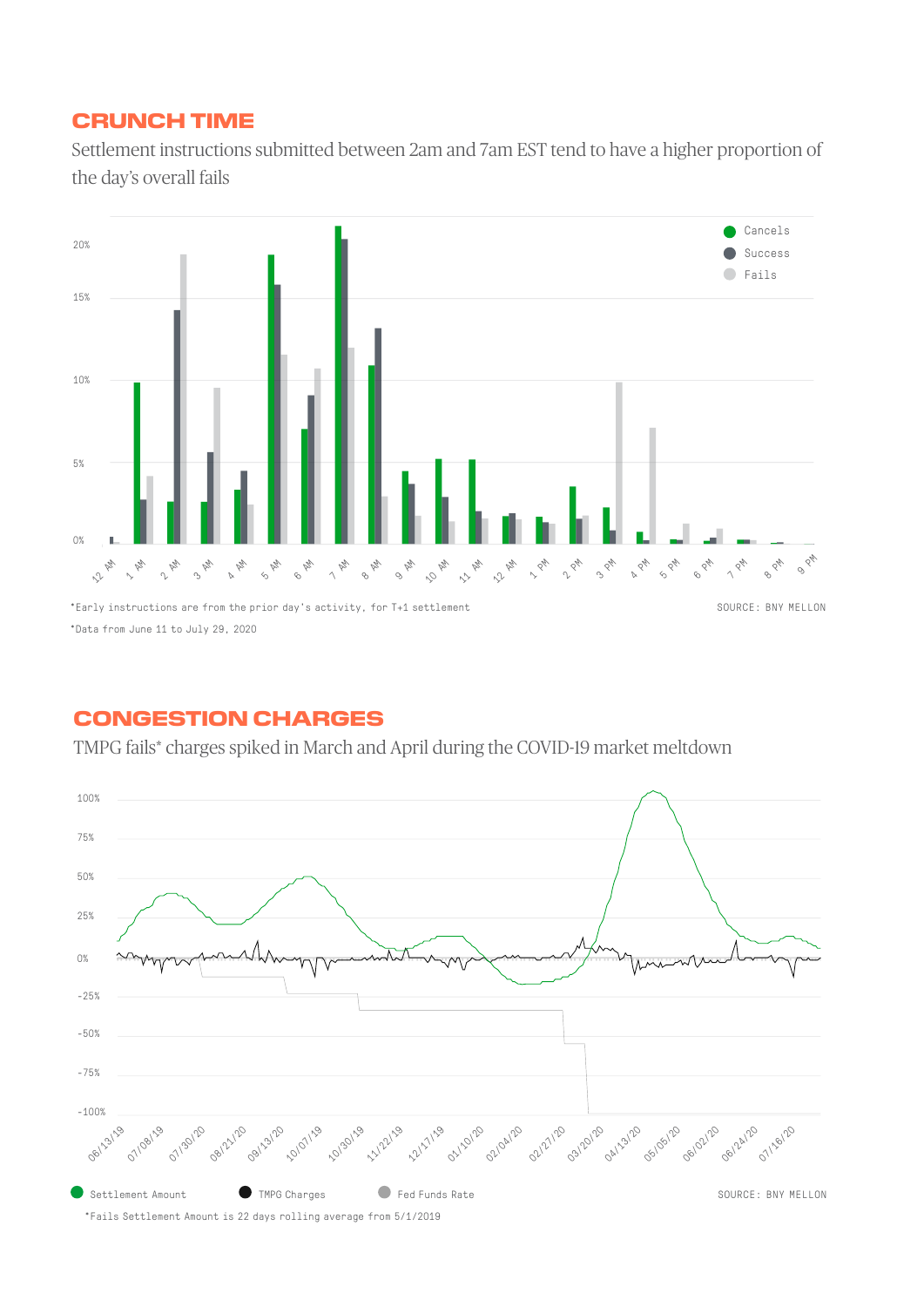### PREDICTING CERTAINTY

Volatility and uncertainty in markets makes predicting settlement fails harder



The model constantly seeks to improve its accuracy rates, looking at factors like shifts in monetary policy, costs of funding, Treasury debt issuance, seasonality in the markets, and intraday transactional flow patterns at a client level, to help it understand which counterparty is more likely to fail based on its operational history and its holdings.

The results of the experiment could be used to inform myriad other applications of prediction tools in financial services and beyond. In the automotive industry, prediction services can be used to track the likelihood of a crash from a certain steering angle, gear positioning, or acceleration rate, for example. In medicine, machine learning has already been used to teach computers to detect tumors using patterns in spots and shapes on chest X-rays. Separately, the technology was able to correctly identify patients who had certain diabetes-related eye conditions, according to the U.S. Food and Drug Administration.

"Data science and machine learning infrastructure have matured to the point where we can apply it at scale to some of these problems," says Dr. Naren Ramakrishnen, professor of computer science at Virginia Tech. "Algorithms are learning how to represent something in order to reason about it, recognize it, and classify it."

Predictions are just the beginning, however. The hope is that by the end of the year, with the BNY Mellon prediction service for settlement fails in broader use, more fails could be mitigated across the financial services industry with the help of new adjunct services and better coordination with securities lending desks.  $\bullet$ 

*Katy Burne is editor-in-chief of* Aerial View *magazine in New York. Questions or Comments? Write to George.Maganas@bnymellon.com in BNY Mellon Markets or reach out to your usual relationship manager.*